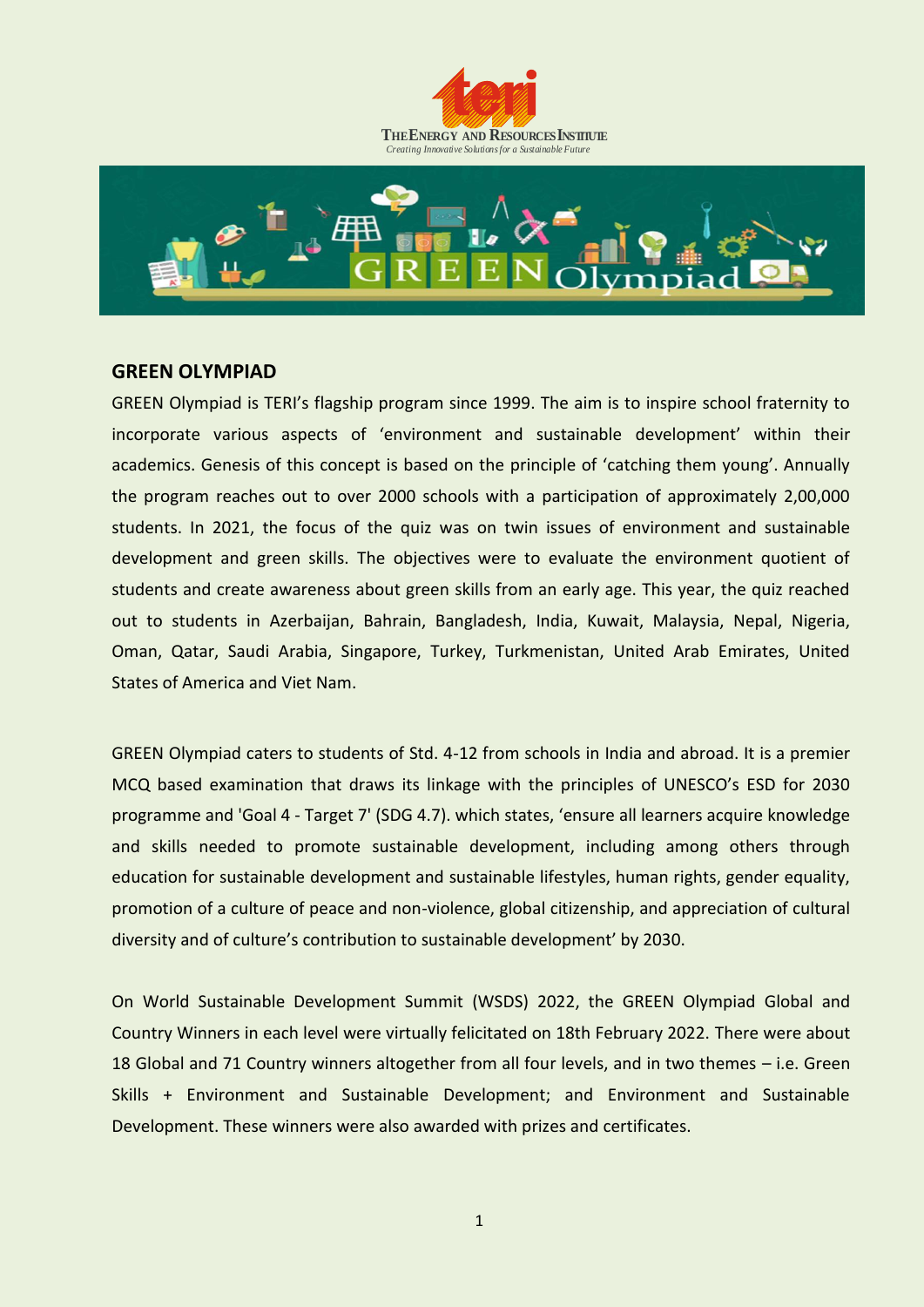



# **GREEN Olympiad: Global Winners**



Aanya Jaiman Cambridge School. Ghaziabad



Delhi Public School. Ahomgaon, Guwahati



New Horizon Gurukul, Bengaluru

Aditya Arun Kartha

Kuwait



Samarjit Das **Indian Education School.** 



**Presidency School. Bengaluru** 



**Gowtham S** DAV Boys Senior Secondary School. Gopalapuram, Chennai



Amity International School, Bhavan's Gangabux Kanoria Vidvamandir, Kolkata Noida



Shreyanshu Ghosh Delhi Public School. **Bokaro Steel City** 



**Mahroof Ahmed Khan** 

**DAV Public School, Bhubaneswar** 



Delhi Public School, Ahmedabad

Note: These are the few photographs shared by students on request. Details of all the winners listed below separately:

**GREEN Olympiad: Country Winners** 



Prestha Jain Indian Public High School, **UAE** 



Vishnu Balram Indian Education School, Kuwait



Singapore

**Abhav Deshmukh Birla Public School.** Qatar





**Bhavya Sunil** Global Indian International School, DPS Modern Indian School, Oatar



**MES Indian School,** Oatar



Nileena Mariam Jonesh **GEMS Millennium School UAF** 



Qatar







**Birla Public School.** Oatar



Al Yasmin International School, Kingdom of Saudi Arabia



School of Scholars.

Amravati

**Badar Unnisa** India International School, **Kuwait** 



Indian School Al Ghubra. **Suitanate of Oman** 



Indian Educational School, Kuwait



Aishwarya Lakshmi Sakthivel The New Millennium School.





**IBN Khuldoon National school, Bahrain** 

Note: These are the few photographs shared by students on request. Details of all the winners listed below separately:

 $\overline{2}$ 



**Global Indian International** 























Mysha Fathima Qatar







Naiyar Ahma













**Rida Irum Birla Public School,** 



**Advaith Jainkumar** 

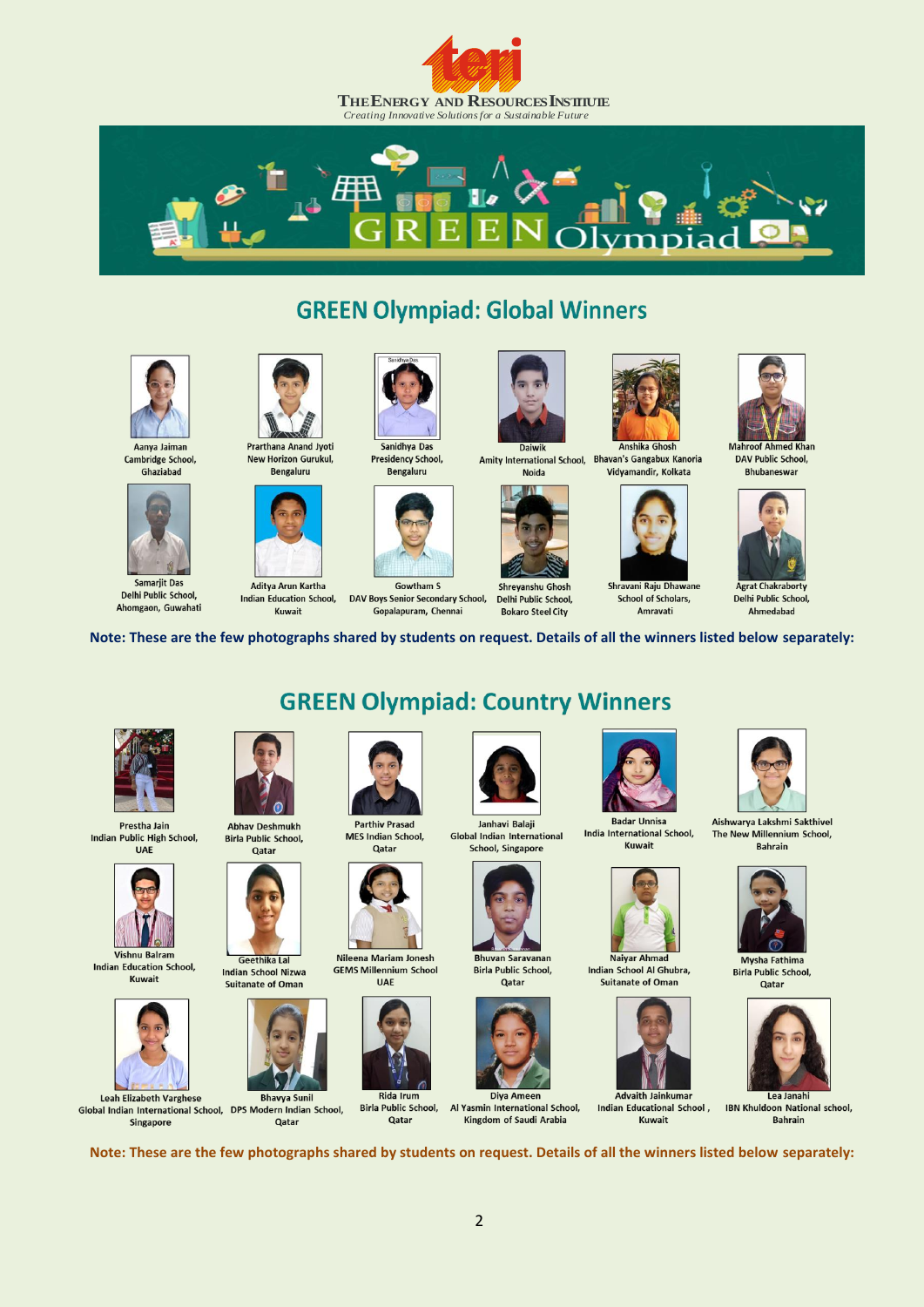## **List of students who excelled in GREEN Olympiad Examination 2021**

| <b>Name of the Student</b>      | <b>School Name &amp; Address</b>                                            |
|---------------------------------|-----------------------------------------------------------------------------|
| AANYA JAIMAN                    | Cambridge School, Shakti Khand-II, Indirapuram, Ghaziabad, Uttar<br>Pradesh |
| PRARTHANA ANAND JYOTI           | New Horizon Gurukul, Bellandur, Bengaluru, Karnataka                        |
| SANIDHYA DAS                    | Presidency School, Bangalore (South), Bengaluru, Karnataka                  |
| <b>FAISAL NURUL AMAN SHAIKH</b> | Abu Dhabi Indian School, Abu Dhabi, UAE                                     |
| <b>ANISHKA GHOSH</b>            | Bhavan's Gangabux Kanoria Vidyamandir, Kolkata, West Bengal                 |
| <b>MAHROOF AHMED KHAN</b>       | DAV Public School, Unit-VIII, Nayapalli, Bhubaneswar, Orissa                |
| <b>SAMARJIT DAS</b>             | Delhi Public School, Ahomgaon, Guwahati, Assam                              |
| ADITYA ARUN KARTHA              | Indian Education School, Jleeb Al-Shyoukh, Kuwait                           |
| <b>GOWTHAM S</b>                | DAV Boys Senior Secondary School, Gopalapuram, Chennai, Tamil Nadu          |
| FAZL AL HAQUE A M               | Gems Our Own Indian School, Al Quoz, Dubai, UAE                             |
| SHRAVANI RAJU DHAWANE           | School of Scholars, Narayan Nagar, Amravati, Maharashtra                    |

#### **Global Winners – Green Skills + Environment and Sustainable Development**

## **Global Winners – Environment and Sustainable Development**

| <b>Name of the Student</b> | <b>School Name &amp; Address</b>                            |
|----------------------------|-------------------------------------------------------------|
| <b>AGRAT CHAKRABORTY</b>   | Delhi Public School, Ahmedabad, Gujarat                     |
| S PATRICIA JANE            | Al Yasmin International School, Riyadh, KSA                 |
| <b>CH YUVANSH</b>          | Pragathi Central School, Kukatpally, Hyderabad, Telangana   |
| ANUSHKA SHARMA             | Sardar Patel Vidyalaya, New Rajinder Nagar, New Delhi       |
| <b>DAIWIK</b>              | Amity International School, Sector 45, Noida, Uttar Pradesh |
| <b>SHREYANSHU GHOSH</b>    | Delhi Public School, Bokaro Steel City, Bokaro, Jharkhand   |
| NAYANA RENJITH             | Delhi Private School, Sharjah, UAE                          |

#### **Country Winners – Green Skills + Environment and Sustainable Development**

| Name of the Student    | <b>School Name &amp; Address</b>                                |
|------------------------|-----------------------------------------------------------------|
| <b>ABHIJITH KARTHA</b> | Smart Indian School, Old Riggaei, Farwaniya, Kuwait             |
| HITESH MALLESH ARADHYA | Our Own English High School (Boys), Sharjah, UEA                |
| JAIVARDHAN M NAWANI    | Delhi Private School, Sharjah, UAE                              |
| PRESTHA JAIN           | Indian Public High School, Ras Al-Khaimah, UAE                  |
| <b>ABHAV DESHMUKH</b>  | Birla Public School, Doha, Qatar                                |
| SIMRAH NAAZ            | Indian School, Thymsa, Nizwa, Oman                              |
| <b>TEJAS NARASIPUR</b> | Tanjong Katong Primary School, Singapore                        |
| <b>SHRENIK MALLICK</b> | Global Indian International School, Singapore                   |
| AADITYA MANGALATH      | Baku Oxford School, 108A Abbasgulu Abbaszadeh, Baku, Azerbaijan |
| <b>OZGUR CAKMAKLI</b>  | Özel Büyük Ortaokullari, Aşağı, Ankara, Turkey                  |
| PRADYUMNA N PIPRADE    | International Indian School, Jeddah, Meccah, KSA                |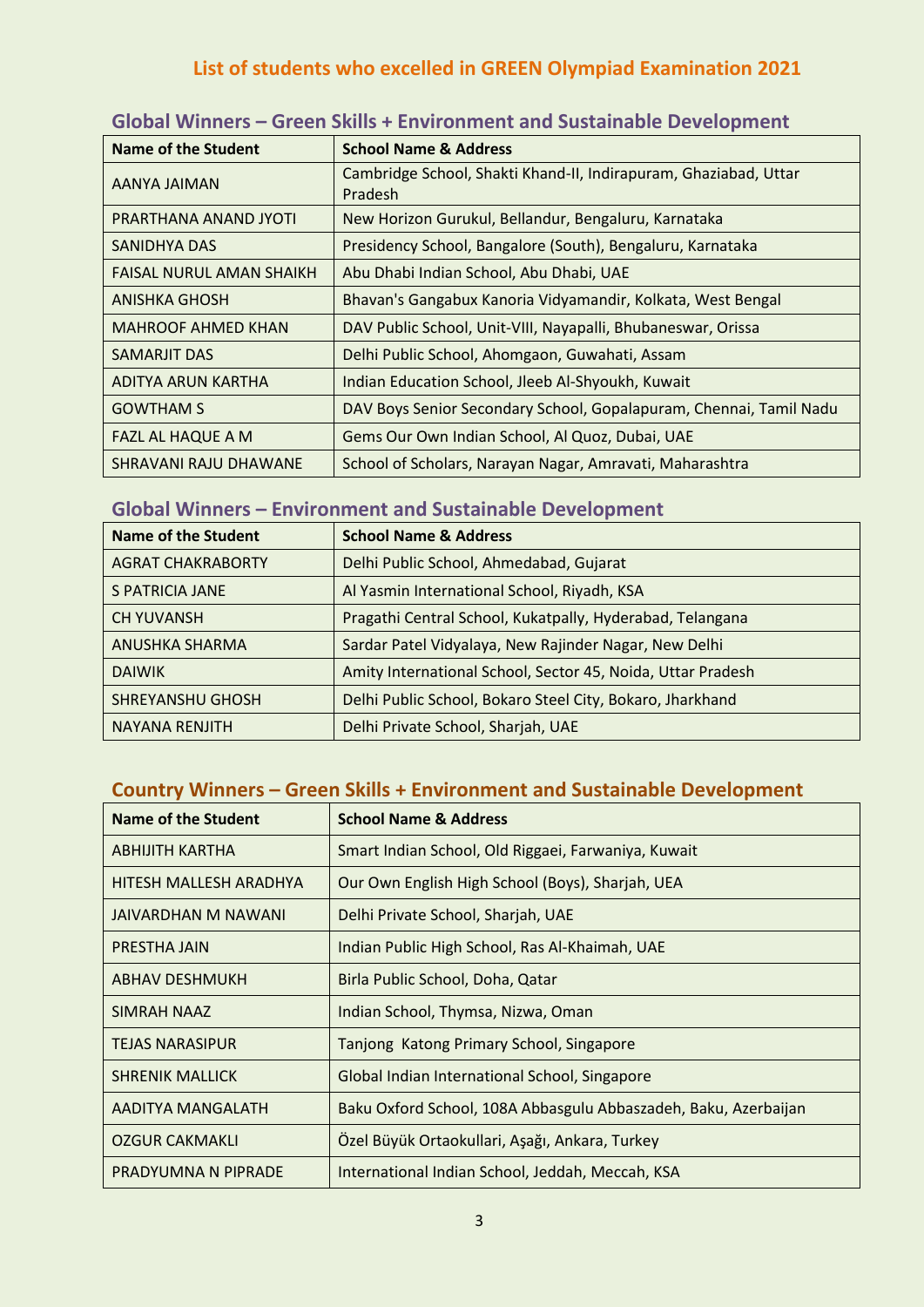| <b>PARTHIV PRASAD</b>      | MES Indian school, Doha, Qatar                                      |
|----------------------------|---------------------------------------------------------------------|
| <b>JANHAVI BALAJI</b>      | Global Indian International School, Singapore                       |
| <b>SAHANA VALAYIL</b>      | Pearl Zanker Elementary School, Milpitas, California, United States |
| ZUNAIRAH AYESHA HUSSAIN    | Al Yasmin International School, Riyadh, KSA                         |
| <b>HASMISREE SURESH</b>    | Indian School Al Seeb, Muscat, Oman                                 |
| ANIRUDHAN ARAVINDAN        | Indian School, Al-Dakhliyah, Nizwa, Thymsa, Oman                    |
| <b>AISHA ALIYEVA</b>       | Baku Oxford School, 108A Abbasgulu Abbaszadeh, Baku, Azerbaijan     |
| <b>GUNAY MEJDUNOVA</b>     | Baku Oxford School, 108A Abbasgulu Abbaszadeh, Baku, Azerbaijan     |
| <b>AMINA HASANOVA</b>      | Baku Oxford School, 108A Abbasgulu Abbaszadeh, Baku, Azerbaijan     |
| <b>DHANU SREE SURESH</b>   | Gems Our Own Indian School, Al Quoz, Dubai, UAE                     |
| <b>BASIL ELIAS BENOY</b>   | Shantiniketan Indian School, Doha, Qatar                            |
| <b>BADAR UNNISA</b>        | India International School, Al-Ahmadi, Kuwait                       |
| <b>KAMILA MANAFOVA</b>     | Baku Oxford School, 108A Abbasgulu Abbaszadeh, Baku, Azerbaijan     |
| <b>AISHWARYA LAKSHMI S</b> | The New Millennium School, Manama, Bahrain                          |
| <b>MOHAMMED HUSSAIN</b>    | Al Yasmin International School, Riyadh, KSA                         |
| <b>RISHIL TATAVARTHI</b>   | Global Indian International School, Singapore                       |
| <b>SERRA</b>               | Enka Schools Istanbul, Zekeriyaköy, Turkey                          |
| <b>TAISIYA MAKSAKOVA</b>   | Baku Oxford School, 108A Abbasgulu Abbaszadeh, Azerbaijan           |
| <b>GUVANJOV SAPARGELDI</b> | MTSU, Turkmenbashi Street, Ashgabat, Turkmenistan                   |
| <b>SAI NISHANTH SEGU</b>   | Birla Public School, Doha, Qatar                                    |
| <b>VISHNU BALRAM</b>       | Indian Education School, Jleeb Al-Shyoukh, Kuwait                   |
| <b>TAN JAY HAN</b>         | Eunoia Junior College, 2 Sin Ming Pl, Singapore                     |
| <b>GEETHIKA LAL</b>        | Indian School, Nizwa, Oman                                          |
| NAZENİN ŞARA AKYÜREKLİ     | The Koç School, Tepeören, Koç Özel Lisesi, Tuzla/İstanbul, Turkey   |

## **Country Winners – Environment and Sustainable Development**

| Name of the Student          | <b>School Name &amp; Address</b>                           |
|------------------------------|------------------------------------------------------------|
| <b>MARTIN SHIMMY</b>         | <b>GEMS Millennium School, Sharjah, UAE</b>                |
| NILEENA MARIAM JONESH        | <b>GEMS Millennium School, Sharjah, UAE</b>                |
| <b>TEJAS NARASIPUR</b>       | Tanjong Katong Primary School, Seraya Road, Singapore      |
| <b>VEDA NAYANKUMAR PATEL</b> | Bhavans Smart Indian School, Abuhalifa, Ahmadi, Kuwait     |
| <b>NAIYAR AHMAD</b>          | Indian School Al Ghubra, Muscat, Oman                      |
| <b>MYSHA FATHIMA</b>         | Birla Public School, Doha, Qatar                           |
| AADITYA MANGALATH            | Baku Oxford School, 108A Abbasgulu Abbaszadeh, Azerbaijan  |
| ANUSH BEWIN YAJANTHIRAN      | Gateway International College Dehiwala, Colombo, Sri Lanka |
| <b>DERN OZELER</b>           | Büyük Kolej, Gaziosmanpaşa, Bağlar Cd. Ankara, Turkey      |